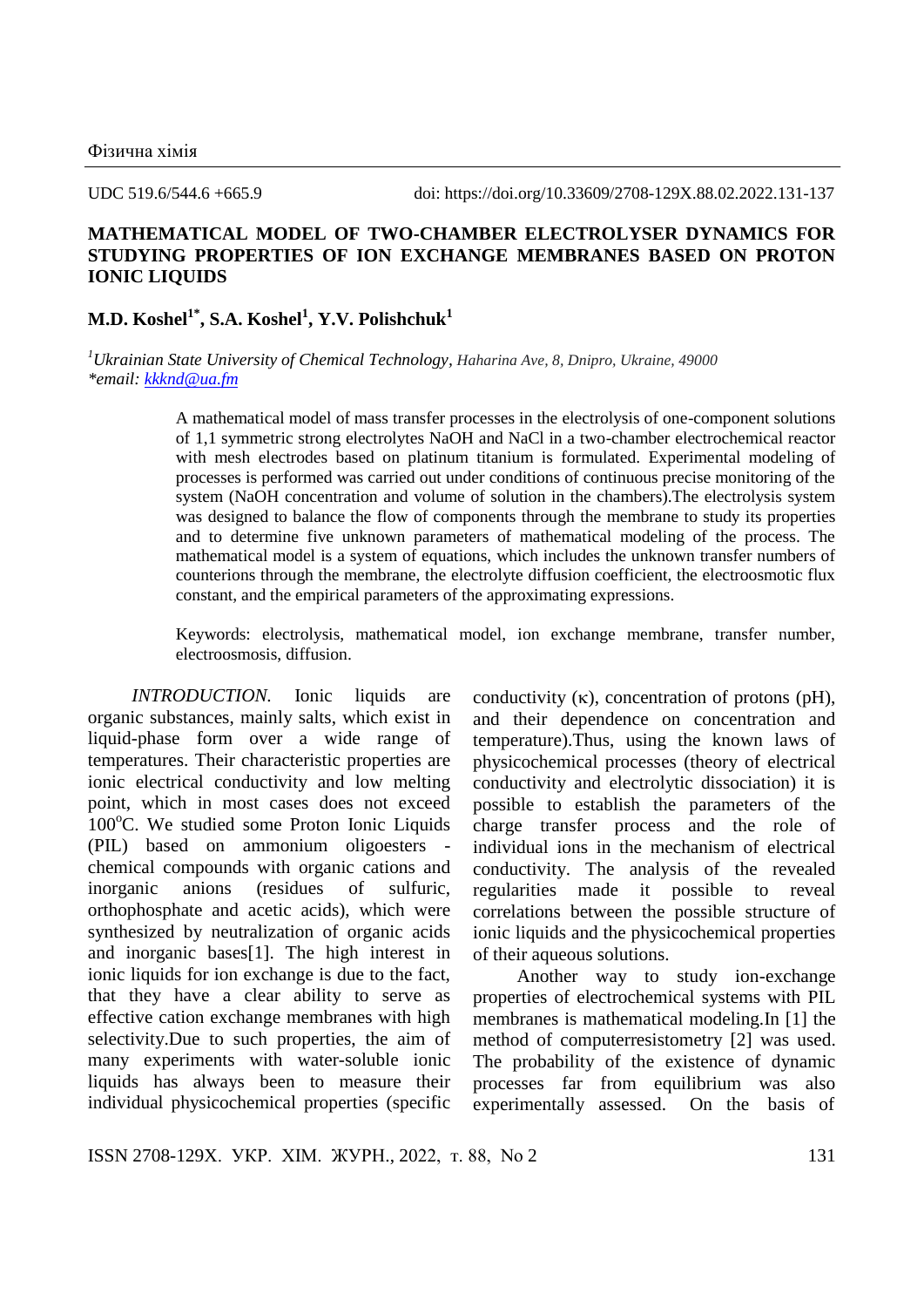

Fig.1. Principled scheme of the cathode chamber (a), two-chamberelectrolyzer-reactor (b) work, and a photo of there actor.

complex measurement results, correlations were established between the physicochemical properties of the studied aqueous-organic mixtures and the estimated possible parameters of the structure of organic components.

The aim of this study was to build a mathematical model of processes in a twochamber reactor-electrolyzer using in experiments known types of industrial cation exchange (МФ-4СК, МА-40) membranes and anion exchange membrane MA-40.

*EXPERIMENT AND DISCUSSION OF THE RESULTS.* The experiment was performed in a two-chamber electrolyzerreactor for electrolysis of theNaOH solutions with initial concentration of  $0,004$  mol/dm<sup>3</sup>(fig. 1).Heterogeneous membranes of the MK and MA-40 series were used in the experiment.The calculations base on the following items.

The migratory flux of OH ions  $g_{OH}^M$  and the molar flux of  $Na<sup>+</sup>$  ions equal to it are proportional to the charge flow  $I \cdot \tau$  (A-min) and the number of  $n^+$  cation transfers according to equation:

$$
g_{OH}^M = I \cdot \tau \cdot \frac{1}{26,8} \cdot (n^+) \quad . \tag{1}
$$

Diffusion flow is carried out through the membrane according:

$$
g_{NaOH}^D = -D \cdot \frac{dC}{dx} \quad , \tag{2}
$$

D –the effective diffusion coefficient of NaOH,  $\delta$  – the membrane thickness,  $dC/dx = dC/\delta$  – the gradient of NaOH concentration in the membrane. The concentration of C in (2) has a dimension of mol /  $cm<sup>3</sup>$ .

The water is consumed in the electrochemical reaction at the cathode chamber (Fig. 1 a, b), and the speed of this process can be accurately

calculated according to Faraday's law.  
\n
$$
g_{H2O}^{R} = I \cdot \tau \cdot 0,891 \quad , \tag{3}
$$

0,891 - water flow rate, g/minute (respectively 0,0495 mol/minute).

In parallel, a rather significant electroosmotic flow of water molecules (according to [3] to 5.1 molecules of water per mobile cation) is carried out through the

membrane according to the equation:  
\n
$$
g_{H2O}^{OSM} = \frac{\varepsilon \cdot \zeta}{4\pi\mu} \cdot \frac{dE}{dx} = \frac{81 \cdot 8,12 \cdot 10^{-12} \cdot \zeta}{4 \cdot 3,14 \cdot 8,9 \cdot 10^{-4}} \cdot \left(\frac{I}{\kappa \cdot \delta}\right)
$$
.(4)

132 ISSN 2708-129X. УКР. ХІМ. ЖУРН., 2022, т. 88, No 2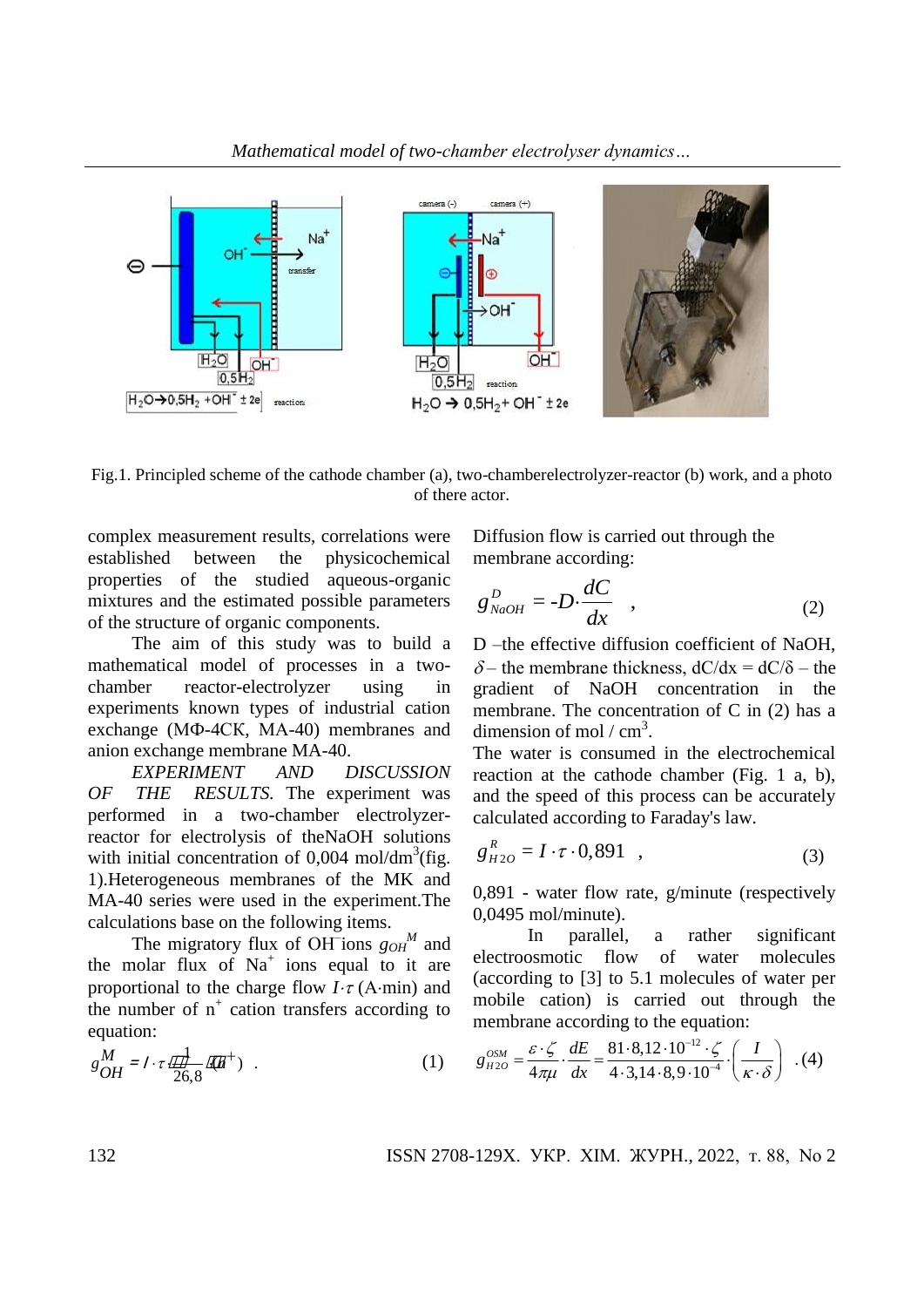$\varepsilon = 81.8,12.10^{-12}$  - dielectric constant of water;  $\zeta$ – zeta-potential, B;  $\mu$  – dynamic viscosity of the electrolyte, Pa·s;  $dE/dx = (I/(K\delta))$ - potential gradient in the electrolyte, V/cm; I– current, Ahm; $\kappa$ -specific electrical conductivity of the electrolyte,  $\bar{v}$ \*cm;  $\delta$ – membrane thickness, cm.

The equation (4) is inconvenient for use in a mathematical model because it contains an inaccurate value of the zeta potential  $(\zeta)$ . In addition, the value of  $\delta$  in the denominator means that as the membrane thickness increases, the electroosmotic flux must decrease. In reality, the rate of electroosmotic flux is a constant value that is proportional to the current and does not depend on the thickness of the membrane. Therefore, the mathematical model uses a more reliable and simpler equation, which includes only one unknown parameter  $k^{OSM}$ current values (mol/(Ahm·min) - the flow of  $g_{H2O}^{OSM}$  at a current value of 1 A):

$$
g_{H2O}^{OSM} = k^{o s M} \cdot I \quad . \tag{5}
$$

The water plays a unique role in all physicochemical processes that take place in the environment and especially in the biosphere [4], so in this study, the features of its movement through membranes, especially electroosmosis, are decisive. Electroosmotic water flow is an individual sensitive characteristic of membranes used in various technologies: on composite membranes in the purification of glycerol [5], in the purification by a combination of electrodialysis and ion exchange of electroplates from nickel [6] and etc. It can be assumed that even without the action of an electric field in the filtration process, the effects of water transfer due to osmotic phenomena (on organo-inorganic membranes [7]) may occur.

The summary mass flow of ions (*gSUM*)across the membrane of all components depends on the electrolysis conditions, so it is an unknown parameter to be determined.

Thus, the mathematical model of the process of electrolysis of NaOH solution is a system of 5 equations with specified values of the mode parameters (current, initial NaOH concentration, membrane thickness, initial conductivity parameters) and five unknown parameters. The mathematical model uses equations that approximate the concentration dependences of the electrolyte in the region C>> 0.02 mol/dm<sup>3</sup> parabolas of the 2nd and 3rd degree. One exponential equation was used to approximate nonlinear concentration dependences of electrical conductivity  $\kappa = f(C)$ in the region up to  $1 \text{mol/dm}^3$ :

the region up to 1 mol/dm<sup>3</sup>:  
\n
$$
\kappa = \kappa_0 + (\kappa_{\text{max}} - \kappa_0) \times \left[1 - \exp\left(-\frac{C}{F_E}\right)\right], \quad (6)
$$

 $F<sub>E</sub>$  is the characteristic parameter of the function  $f(E)$  at the points with the initial and maximum values of the concentration in the interval of the experiment duration of 30 minutes.

Formally, the mathematical model can be visualized in matrix form  $[Z] = [X] \times [Y]$ 

$$
\begin{bmatrix} g_{OH}^M \\ g_{NaOH}^D \\ g_{H2O}^R \\ g_{H2O}^{OSM} \\ g_{H2O}^{OSM} \\ \kappa_0 \\ \kappa_{MAX} \\ F_E \end{bmatrix} = \begin{bmatrix} I \cdot \tau \cdot n^+ / 26, 8 \\ -D \cdot dC / dx \\ I \cdot \tau \cdot 0, 871 \\ k^{OSM} \cdot I \\ 1 \\ 1 \\ 1 \end{bmatrix} \times \begin{bmatrix} g_{NaOH}^M \\ g_{H2O}^M \\ g_{NaOH}^B \\ g_{H2O}^{S}} \\ g_{H2O}^{S} \\ g_{SUM} \\ g_{SUM} \end{bmatrix}
$$

However, the matrix form of the mathematical model is inconvenient for practical use, because the third column has a structure that the number of elements and their physical content does not agree with the first two columns. Therefore, the main results of data processing of the experiment (column 3) were recorded in the form of table 1.

ISSN 2708-129X. УКР. ХІМ. ЖУРН., 2022, т. 88, No 2 133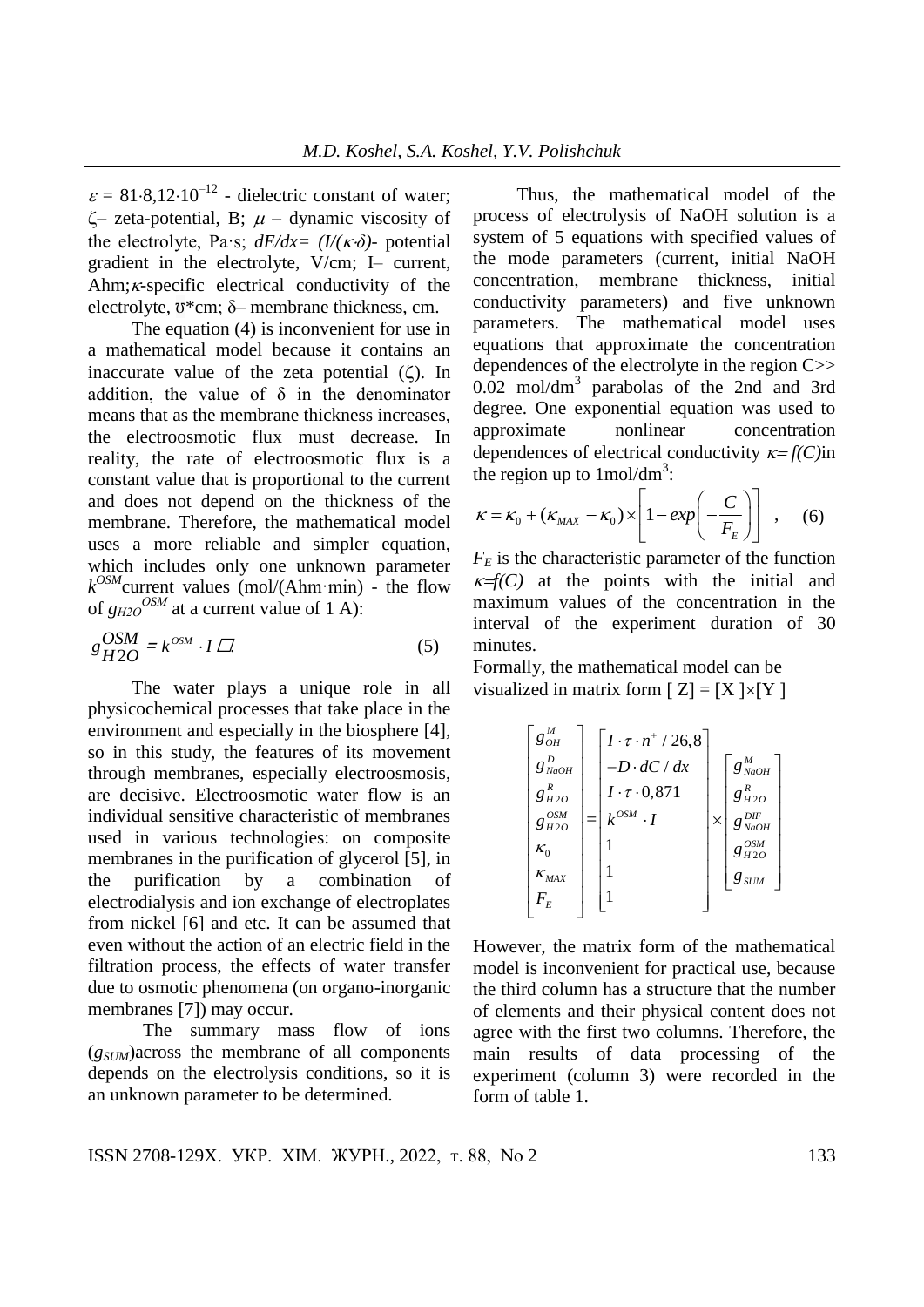Table 1 Calculated unknown parameters of the experiment performed on the example of the membrane МF-4SКin the electrolyte NaOH (mol/min)

| $g_{NaOH}$ | 8н20     | DIF<br>$g_{NaOH}$     | <i>OSM</i><br>8н20 | $g_{SIM}$         |
|------------|----------|-----------------------|--------------------|-------------------|
| 0.000274   | 0.008259 | $-2,58 \cdot 10^{-8}$ |                    | 0,004230 0,012763 |

Other conditions for which the experiment was performed are listed below in tables 2 and 3.

Processing of experimental data (tables 2 and 3) on the mathematical model was carried out by numerical iterative method. The numerical values of the unknowns were successively changed (Table 1) and the accuracy of the result was controlled by the least squares algorithm at each step. The procedure was performed until the values of the randomly selected unknowns thus did not coincide with the specified accuracy with their values obtained in the experiment (table 1).

The graphs in Figures 2,3 - illustrate the dynamics of the time change of the electrolyte concentration with the initial value shown in table 2.

Table 2 Arbitrarily set process parameters in the cell at the beginning of the experiment. Membrane МФ-4СК, electrolyte –NaOH

| I. Ahm    | $\kappa$ , $\sigma$ <sup>*</sup> cm | $\delta$ , cm | C, mol/dm <sup>3</sup> |
|-----------|-------------------------------------|---------------|------------------------|
| 0,0091764 | 0.0017                              | 0.02          | 0.0038                 |

Table 3

Intermediate (calculated) process parameters in the electrolyzer

| $n+$ | $F_E$ , cm | W1      | W2  |
|------|------------|---------|-----|
| 0,8  | 15         | 0,00002 | 125 |

\*\**W1,W2 are parameters dimensionless for adjustment*

Visually, the degree of accuracy can be seen by reconciling the calculated (approximated) graphs with the experimental data in Figures 2 and 3.



Fig. 2. 1 –experiment, 2– approximation along the trend line (parabola of the 2nd order,), 3 – construction (according to the approximation formula) of the parabola at points with an interval of 1 minute



Fig. 3. 1- experimental data for the membrane МF-4SК in NaOH solution, 2 –approximation of the graph of the total mass flow of all components of  $g^{SUM}$  (equation 1÷ 5)

The common result of the experiment is the dependence  $C=f(\tau)$  in the interval of 30 minutes. All other parameters  $(R, C_0, \ldots)$  are the primary intermediate data from which the final

134 ISSN 2708-129X. УКР. ХІМ. ЖУРН., 2022, т. 88, No 2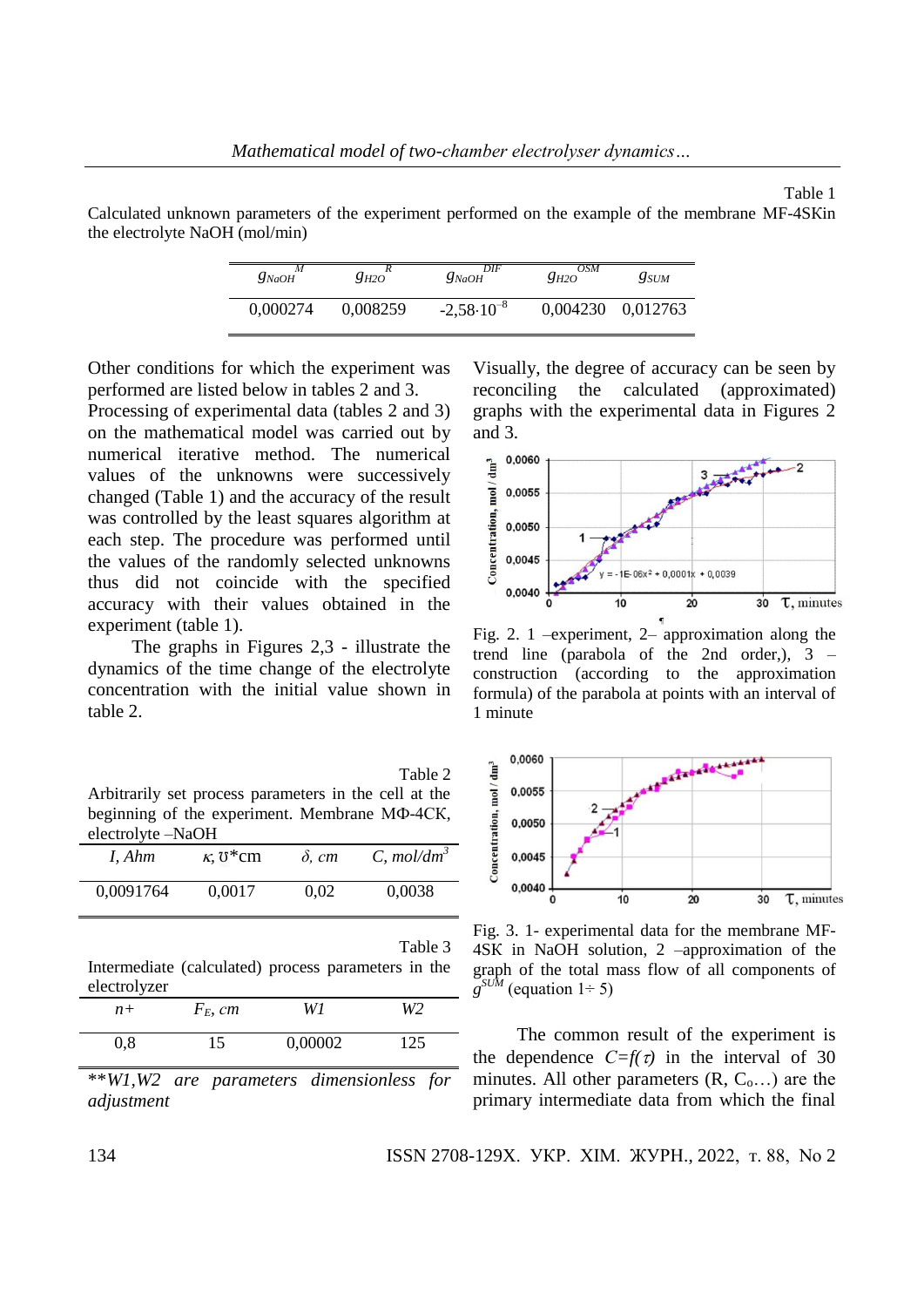result is formed. In fig. 2 and 3 show the results of the experiment on the membrane МФ-4СКin NaOH solution with an initial concentration of  $0,004 \text{ mol/dm}^3$ .

Forms of graphs in Fig. 2 and 3 do not exactly coincide with each other, because only 5 unknown parameters are used in the calculations, shown in Table 1. If we introduce additional elements into the mathematical model, it would be possible to achieve greater consistency in the form of graphs. But this is not necessary, because for comparison only the qualitative similarity of the form of graphs in Figures 2 and 3, built on the same scale (here 0.006 mol /  $dm<sup>3</sup> \times 30$  minutes) is important. This similarity is the basis for concluding that the values of the unknown parameters of the studied membrane (table 1) are determined correctly.

Modification of membranes in different ways [8] allows changing their individual properties in a wide range. This is the main purpose of the modification, and a mathematical model is only a convenient tool for identifying and analyzing these changes.

From table 1 you can see what role in the mass balance play for given conditions, the different mechanisms of transfer of components. In this case, the migratory and diffusion flows of NaOH have little effect on the total balance  $(0.000274 - 2.58 \cdot 10^{-8}) / (0.012763)$ , which is about 2%. At the same time, the water flow rate in the reaction (0,008259) and the electroosmotic flux (0,004230) mol / minute are proportional to the total flow (0,012763) mol / minute.

Thus, choosing the desired conditions, the mathematical model shows the appropriate package of balance flows for comparative analysis.

Note that studies in NaCl solutions are possible only on membranes resistant to dissolved chlorine, even at low current densities. Heterogeneous membranes of the MK and MA-40 series satisfy this condition.

Also note that the function  $C(\tau)$  represents the effect of changing the electrolyte concentration in the cathode chamber for a particular membrane (fig 4, eq.7).

$$
n_2 = 1 - \frac{(C_r - C_0)}{C_r}
$$
 (7)



Fig.4. Time change of the anion transfer number calculated by equation 7. 1-primary experimental data, 2- calculation taking into account electroosmosis. NaCl electrolyte, MA-40 membrane.

During the experiment, all changes in the state of the system accumulate in the solution. Therefore, the numbers of transfer calculated by eq. (7), which gives the value of the resultas a constant, always decreases overtime (fig. 4, eq. 8).

$$
n_1 = 1 - \frac{(C_0 - C_\tau) \cdot V_\tau}{((It) / 26.8)},
$$
  
\n
$$
n_2 = 1 - \frac{(C_\tau - C_0)}{C_\tau}.
$$
 (8)

The powerful factor is the electroosmosis of water from the chamber  $(-)$  to the chamber  $(+)$ . The rate of electroosmotic water transfer was found on the MA-40 membrane by the value of the change in the volume V of the chambers (-) and  $(+)$ .

In general, formula (7) does not take into account the volume of the chambers and is unsuitable for taking into account the transfer of water by electroosmosis. But due to the fact that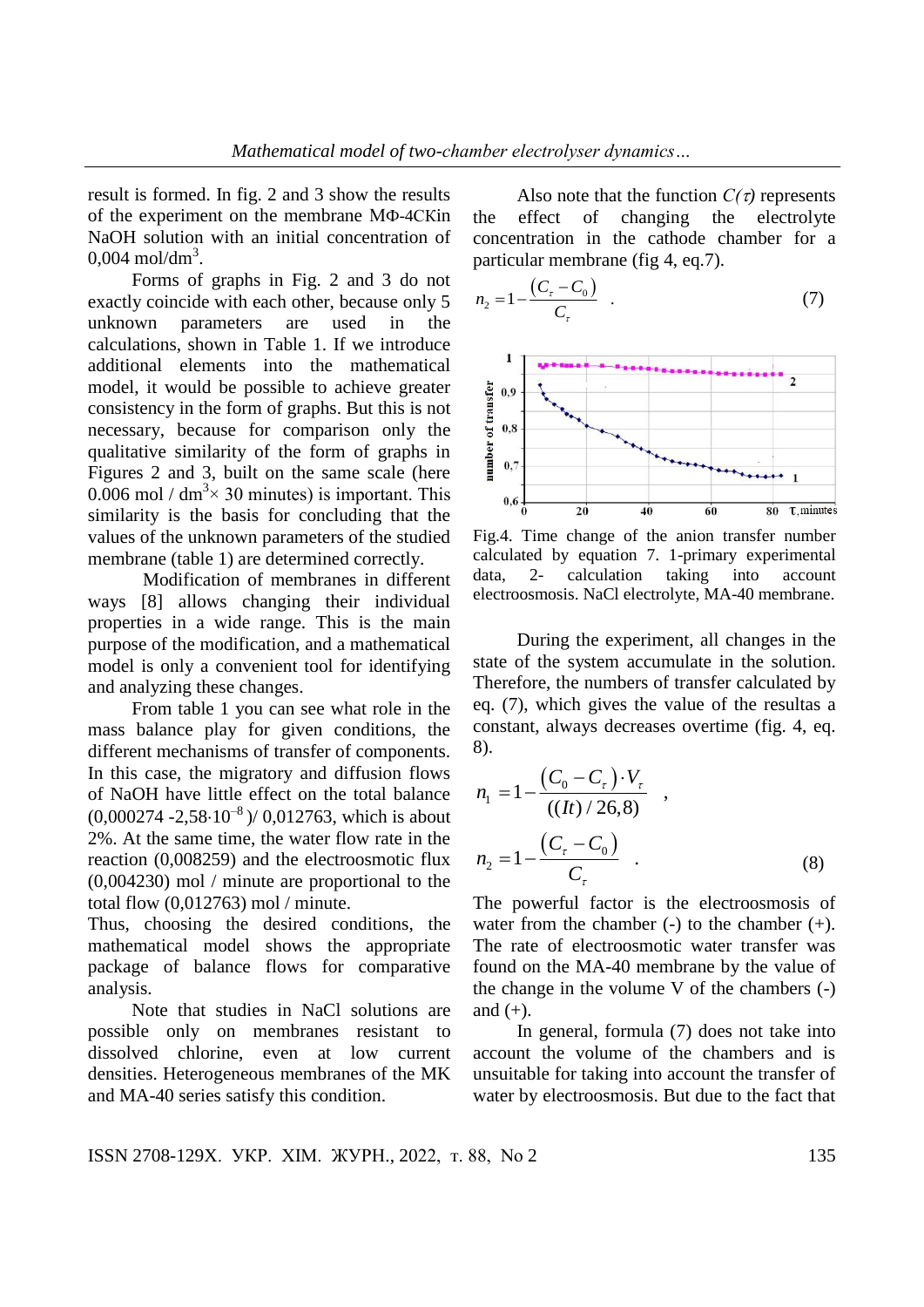the water transfer effect still exists (regardless of the formula), a formal approach was used to take it into account. According to the results of the experiment, 6  $cm<sup>3</sup>$  were transferred in 90 minutes with a constant current drop from 18 to  $3$  mA, and the charge lasted only  $0,012$  Ahm $\cdot$  h. Hence the electroosmotic effect can be estimated as:

 $\mathcal{G}$ =0,006 dm<sup>3</sup>/0,012 Ahm· h= 0,5 дм<sup>3</sup>/ Ahm· h.

It is clear that the obtained number  $\theta$  is random, because in each measurement it strongly depends on the specific conditions of the experiment, such as the history of membrane swelling, as well as parameters that change continuously during the experiment (electrolyte concentration, current, instantaneous values of effective electrolyte diffusion coefficient, and etc.). Equation 9 was formed on the basis of the data of the exact experiment with the MA-40 membrane.

$$
V = V_0 - \mathcal{G}^*(I \cdot \tau) \tag{9}
$$

This is generally a formal expression for the volume of the cathode chamber at some point in time  $\tau$ , where  $(I \cdot \tau)$  is a continuously increasing amount of missed charge.

Equation (9) was used to calculate the number of anion transfer across the MA-40 membrane (Fig. 4). From the result it can be seen that the consideration of electroosmosis gives a significant refinement of the calculation. The calculated average value of the number of chloride ion transfer increased from 0.76 to 0.96. But some slight slope (Figure 2) still exists. This means that in the process of electrolysis with the MA-40 membrane, the action of unknown factors not taken into account by the mathematical model is observed.

*CONCLUSIONS.* A mathematical model of processes in a two-chamber electrolyzer

reactor for electrolysis of solutions of pure onecomponent electrolytes NaOH and NaCl has been created. The mathematical model contains a system of mass balance equations with five unknown parameters to be determined and reflect the dynamics of changes in instantaneous values of unknown mass flows of components.

Experimental studies of the transfer processes of system components (mass balance) in a two-chamber electrolyzer with platinumplated titanium electrodes have illustrated the high accuracy and reproducibility of the results of measuring the transfer numbers in ion exchange membranes.

The complete correspondence between the experimental data and the result of their mathematical modeling is shown.

Data processing of a simple experiment in a two-chamber electrolyzer with the use of a mathematical model makes it possible to accurately determine the properties of membranes. It is a convenient tool for studying and comparing water-soluble ion exchangers in order to optimize their technologies.

*ACKNOWLEDGEMENT.* The work was done under the state support according to the theme "Polymer nanocomposites based on organo-modified layered silicates and polymer matrices of different nature", № state registration 0121U109623, 2021-2022.

## **МАТЕМАТИЧНА МОДЕЛЬ ДИНАМІКИ ДВОКАМЕРНОГО ЕЛЕКТРОЛІЗЕРА ДЛЯ ВИВЧЕННЯ ВЛАСТИВОСТЕЙ ІОНООБМІННИХ МЕМБРАН НА ОСНОВІ ПРОТОННИХ ІОННИХ РІДИН**

М. Д. Кошель<sup>1</sup>, С. А. Кошель<sup>1</sup>, Ю. В. Поліщук $1$ 

*<sup>1</sup>Український державний хімікотехнологічний університет, м. [Дніпро,](https://uk.wikipedia.org/wiki/%D0%94%D0%BD%D1%96%D0%BF%D1%80%D0%BE_(%D0%BC%D1%96%D1%81%D1%82%D0%BE)) [просп.](https://uk.wikipedia.org/wiki/%D0%9F%D1%80%D0%BE%D1%81%D0%BF%D0%B5%D0%BA%D1%82_%D0%93%D0%B0%D0%B3%D0%B0%D1%80%D1%96%D0%BD%D0%B0_(%D0%94%D0%BD%D1%96%D0%BF%D1%80%D0%BE))  [Гагаріна,](https://uk.wikipedia.org/wiki/%D0%9F%D1%80%D0%BE%D1%81%D0%BF%D0%B5%D0%BA%D1%82_%D0%93%D0%B0%D0%B3%D0%B0%D1%80%D1%96%D0%BD%D0%B0_(%D0%94%D0%BD%D1%96%D0%BF%D1%80%D0%BE)) 8, Україна, 49000 \*email: [kkknd@ua.fm](mailto:kkknd@ua.fm)*